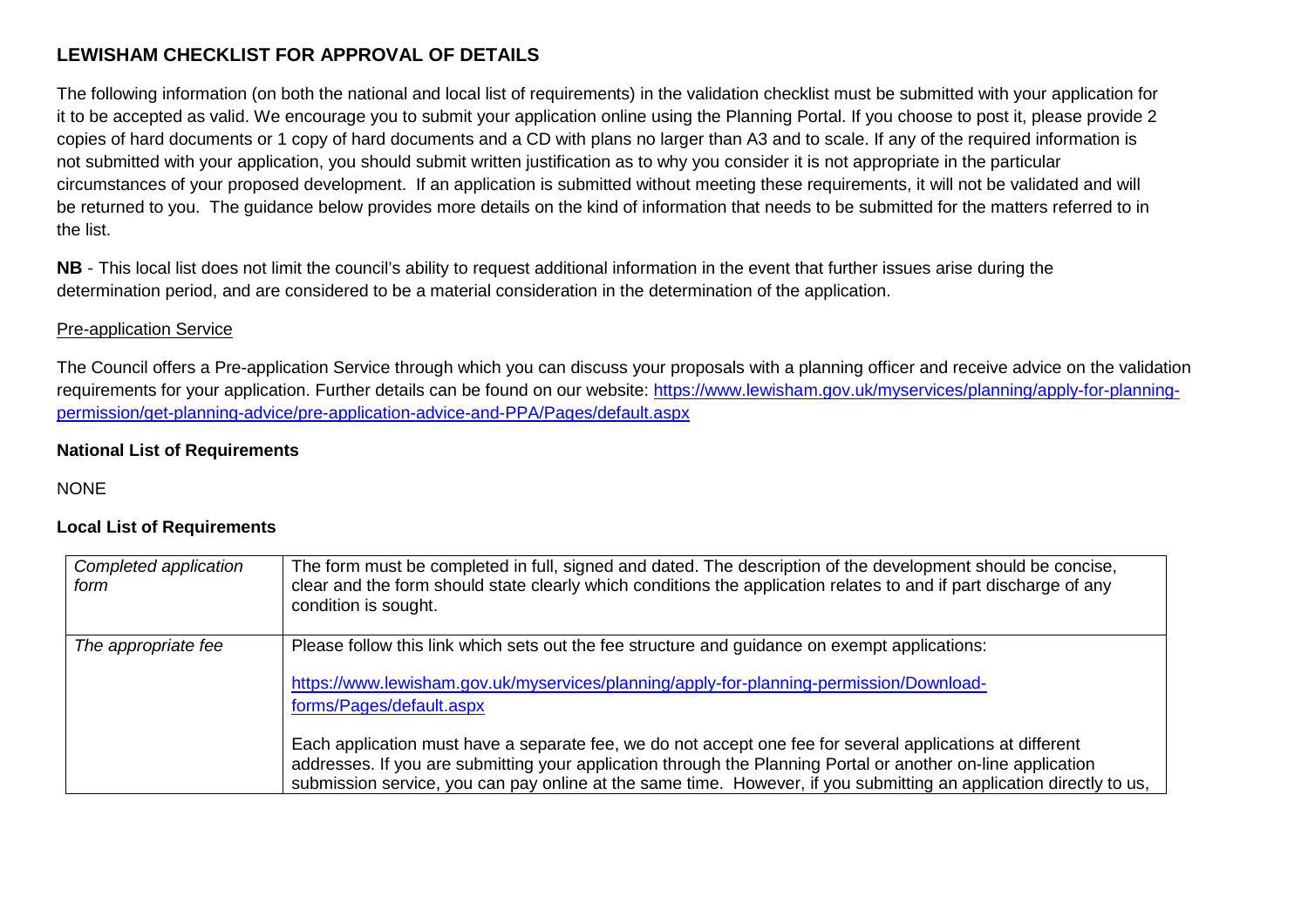|                                                                                     | via email or post, you can make a payment by debit or credit card over the telephone by calling us on 020 8314<br>7400 between 9:00 and 17:00, Monday to Friday. Alternatively, we can contact you for payment if you endorse<br>either panel 1 or 2 of the application form (depending on who we should contact for payment) with "Card Payment<br>required". Please also ensure the correct contact telephone number has been entered on the form. We will then<br>telephone you to collect payment.<br>You can pay with most debit or credit cards, except Diners Club and American Express. We no longer accept<br>cheques, unless this has been pre-agreed with us. |
|-------------------------------------------------------------------------------------|--------------------------------------------------------------------------------------------------------------------------------------------------------------------------------------------------------------------------------------------------------------------------------------------------------------------------------------------------------------------------------------------------------------------------------------------------------------------------------------------------------------------------------------------------------------------------------------------------------------------------------------------------------------------------|
| Plans, documents and                                                                | Minimum requirements                                                                                                                                                                                                                                                                                                                                                                                                                                                                                                                                                                                                                                                     |
| drawings or information<br>necessary to describe the<br>subject of the application. | Statements, reports and drawings necessary to describe the subject of the application.                                                                                                                                                                                                                                                                                                                                                                                                                                                                                                                                                                                   |
|                                                                                     | General plan requirements                                                                                                                                                                                                                                                                                                                                                                                                                                                                                                                                                                                                                                                |
|                                                                                     | All submitted plans and drawings must:<br>- include a title and drawing number (with the relevant revision number as necessary)                                                                                                                                                                                                                                                                                                                                                                                                                                                                                                                                          |
|                                                                                     | -show the direction of north                                                                                                                                                                                                                                                                                                                                                                                                                                                                                                                                                                                                                                             |
|                                                                                     | - be drawn to an identified metric scale (e.g. 1:50, 1:100, 1:200)<br>- include key written dimensions and a scale bar showing a length of 1 metre and 10 metres                                                                                                                                                                                                                                                                                                                                                                                                                                                                                                         |
|                                                                                     | - state at which paper size the scale applies e.g. scale 1:200 at A3                                                                                                                                                                                                                                                                                                                                                                                                                                                                                                                                                                                                     |
|                                                                                     | - show the proposed development in relation to the site boundaries and other existing buildings on the site<br>- show the proposed and existing situation on separate drawings.                                                                                                                                                                                                                                                                                                                                                                                                                                                                                          |
|                                                                                     | The scale bar, written dimensions and paper size are required to provide clear information on the scale to avoid<br>errors and misinterpretation due to variations and accuracy associated with the copying and printing of plans that<br>have been stored electronically.                                                                                                                                                                                                                                                                                                                                                                                               |
|                                                                                     | Block Plans must show at least the properties on either side and to the rear as well as existing and proposed<br>features e.g. roads, parking areas (including wheelchair parking), footpaths, any existing rivers, landscaping<br>(including the extent and type of hard surfacing), boundary treatments including walls and fences where proposed,<br>trees, buildings and other structures (e.g. cycle and refuse stores).<br>Floorplans must indicate the position and size of wheelchair units proposed.                                                                                                                                                            |
|                                                                                     | Elevations must include any pipework, drainage, vents etc proposed.                                                                                                                                                                                                                                                                                                                                                                                                                                                                                                                                                                                                      |
|                                                                                     | Levels shown on section drawings must relate to a fixed datum point off site.                                                                                                                                                                                                                                                                                                                                                                                                                                                                                                                                                                                            |
|                                                                                     | Applications proposing new residential accommodation, including conversions, must state room sizes and overall<br>unit sizes on the plans.                                                                                                                                                                                                                                                                                                                                                                                                                                                                                                                               |